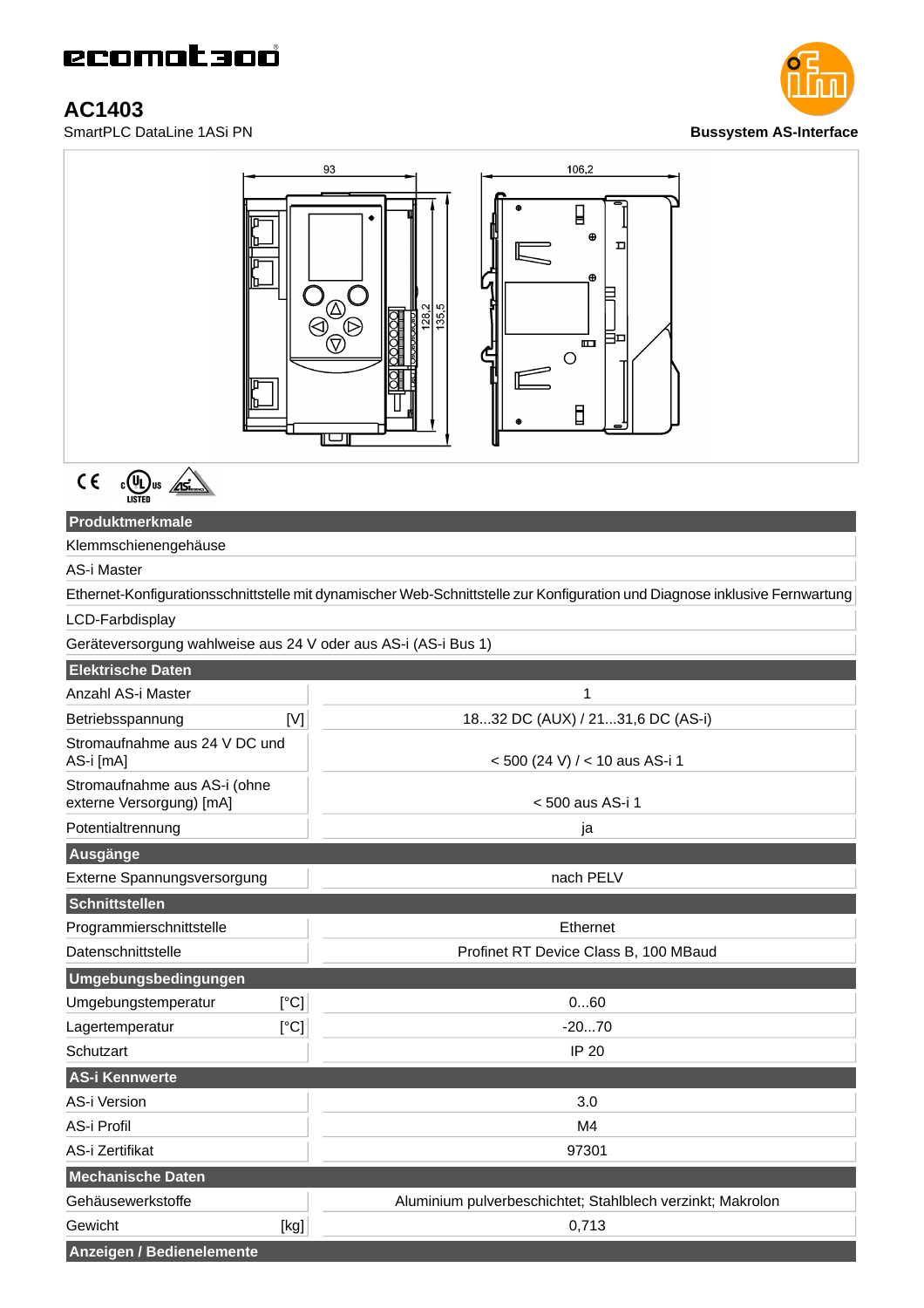# ecomataoó

# **AC1403**

**SmartPLC DataLine 1ASi PN Bussystem AS-Interface** 

| Anzeige                       |            | Vollgrafik-LCD-Display          |
|-------------------------------|------------|---------------------------------|
| Funktionsanzeige              | <b>LED</b> | 1 x rot / grün (Kombi-LED)      |
| <b>Elektrischer Anschluss</b> |            |                                 |
| Anschluss                     |            | Klemmen bis 2,5 mm <sup>2</sup> |
| Anschlussbelegung             |            |                                 |
|                               |            |                                 |
|                               |            |                                 |
|                               | n.c.       |                                 |
|                               | n.c.       |                                 |
|                               | AS-i 1+    |                                 |
|                               | AS-i 1-    |                                 |
|                               | FE         |                                 |
|                               | n.c.       |                                 |
|                               |            |                                 |
|                               | 24 V       |                                 |
|                               | 0V         |                                 |
|                               |            |                                 |
|                               |            |                                 |
| Zubehör                       |            |                                 |
| Zubehör (mitgeliefert)        |            | Anschlussklemmen                |
| <b>Bemerkungen</b>            |            |                                 |
| Verpackungseinheit            | [Stück]    | $\mathbf 1$                     |

ifm electronic gmbh • Friedrichstraße 1 • 45128 Essen — Technische Änderungen behalten wir uns ohne Ankündigung vor! — DE — AC1403 — 01.12.2016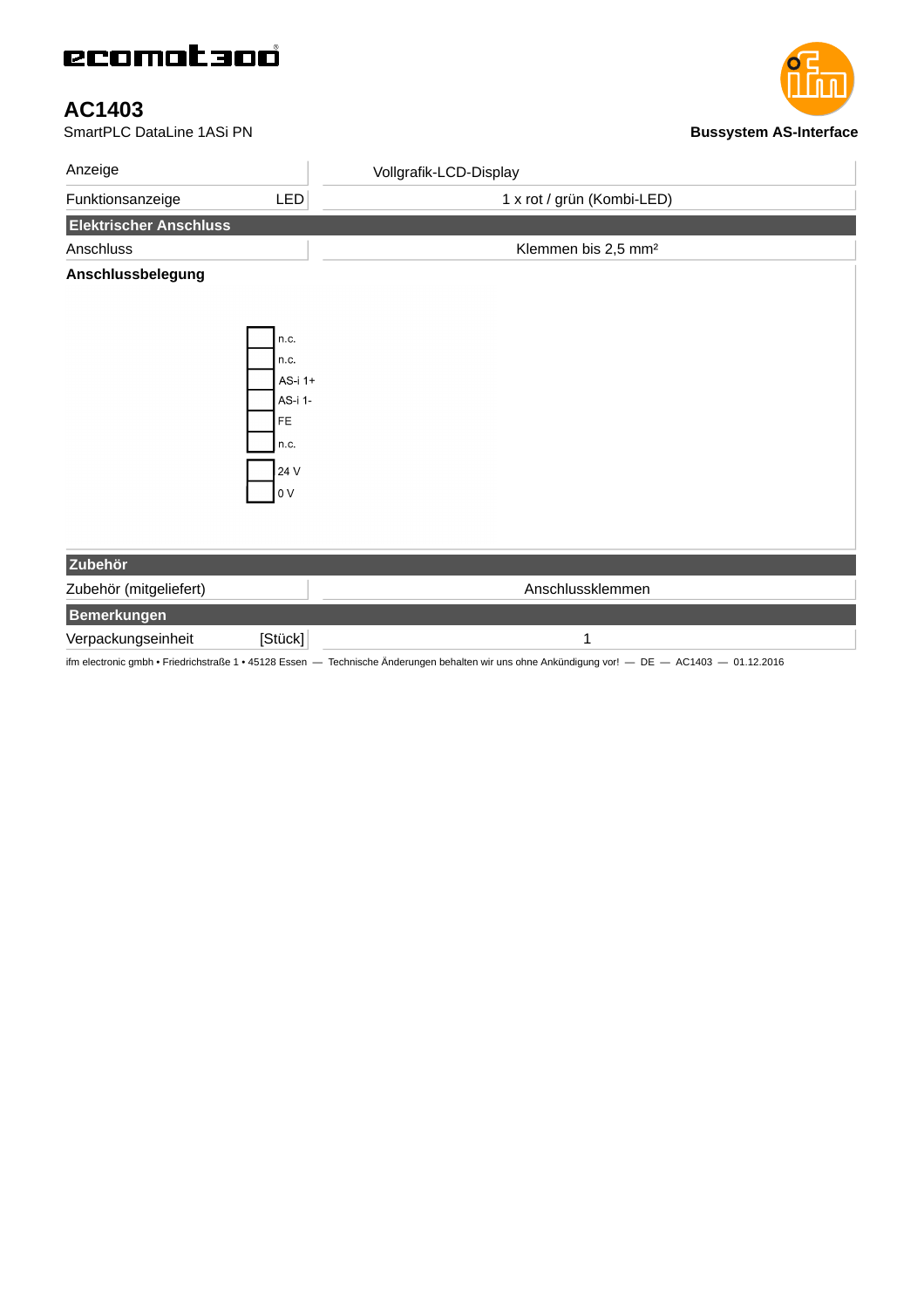# **AC1403**

**SmartPLC DataLine 1ASi PN Bus** system AS-Interface





 $C \in$  $c$  (U<sub>L</sub>) us  $\sqrt{15}$ 

## **Product characteristics**

Housing for DIN rail mounting

AS-i master

Ethernet configuration interface with dynamic web interface for configuration and diagnosis including remote maintenance LCD colour display

Device supply either via 24 V or AS-i (AS-i bus 1)

| $D \cup D \cup D \cup D$ $D \cup D \cup D$ is $D \cup D \cup D \cup D \cup D \cup D$ |      |                                                           |
|--------------------------------------------------------------------------------------|------|-----------------------------------------------------------|
| <b>Electrical data</b>                                                               |      |                                                           |
| Number of AS-i masters                                                               |      | 1                                                         |
| Operating voltage                                                                    | [V]  | 1832 DC (AUX) / 2131.6 DC (AS-i)                          |
| Current consumption from 24 V DC<br>and AS-i [mA]                                    |      | <500 (24 V) / < 10 from AS-i 1                            |
| Current consumption from AS-i<br>(without external supply) [mA]                      |      | < 500 via AS-i 1                                          |
| Electrical separation                                                                |      | yes                                                       |
| <b>Outputs</b>                                                                       |      |                                                           |
| External voltage supply                                                              |      | according to PELV                                         |
| <b>Interfaces</b>                                                                    |      |                                                           |
| Programming interface                                                                |      | Ethernet                                                  |
| Data interface                                                                       |      | Profinet RT device class B, 100 Mbaud                     |
| Environment                                                                          |      |                                                           |
| Ambient temperature                                                                  | [°C] | 060                                                       |
| Storage temperature                                                                  | [°C] | $-2070$                                                   |
| Protection                                                                           |      | <b>IP 20</b>                                              |
| AS-i classification                                                                  |      |                                                           |
| AS-i version                                                                         |      | 3.0                                                       |
| AS-i profile                                                                         |      | M4                                                        |
| AS-i certificate                                                                     |      | 97301                                                     |
| <b>Mechanical data</b>                                                               |      |                                                           |
| Housing materials                                                                    |      | aluminium powder-coated; steel sheet galvanised; Makrolon |
| Weight                                                                               | [kg] | 0.713                                                     |
| <b>Displays / operating elements</b>                                                 |      |                                                           |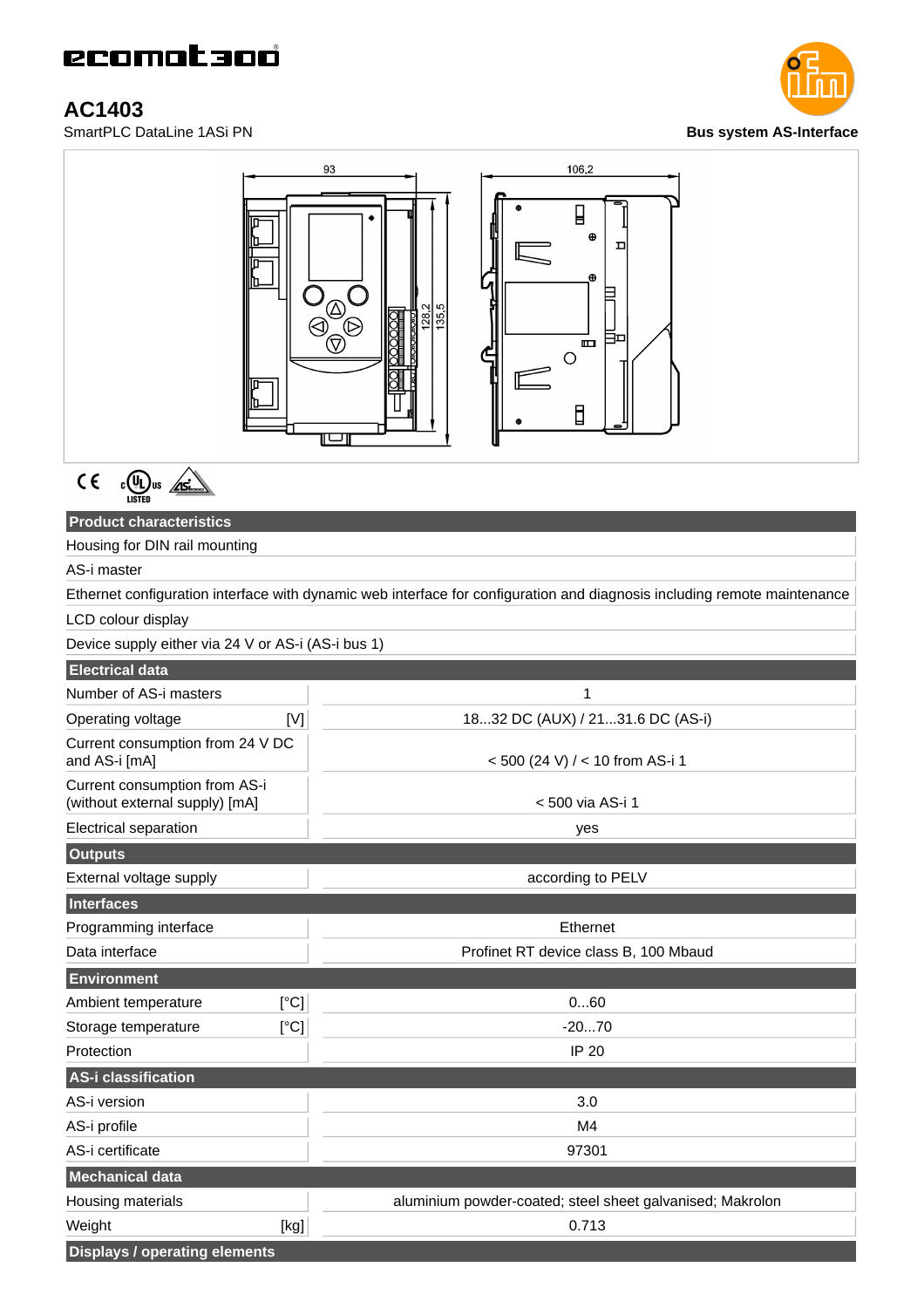# ecomataoó

# **AC1403**

#### **SmartPLC DataLine 1ASi PN Bus** system AS-Interface

| Display                      |                  | full graphic LCD display            |
|------------------------------|------------------|-------------------------------------|
| Function display             | LED              | 1 x red / green (combined LED)      |
| <b>Electrical connection</b> |                  |                                     |
| Connection                   |                  | terminals up to 2.5 mm <sup>2</sup> |
| <b>Wiring</b>                |                  |                                     |
|                              |                  |                                     |
|                              |                  |                                     |
|                              | n.c.             |                                     |
|                              | n.c.             |                                     |
|                              | AS-i 1+          |                                     |
|                              | AS-i 1-          |                                     |
|                              | FE               |                                     |
|                              | n.c.             |                                     |
|                              | 24 V             |                                     |
|                              | $\overline{0}$ V |                                     |
|                              |                  |                                     |
|                              |                  |                                     |
|                              |                  |                                     |
| Accessories                  |                  |                                     |
| Accessories (included)       |                  | terminals                           |
| Remarks                      |                  |                                     |
| Pack quantity                | [piece]          | $\mathbf{1}$                        |

ifm electronic gmbh • Friedrichstraße 1 • 45128 Essen — We reserve the right to make technical alterations without prior notice. — GB — AC1403 — 01.12.2016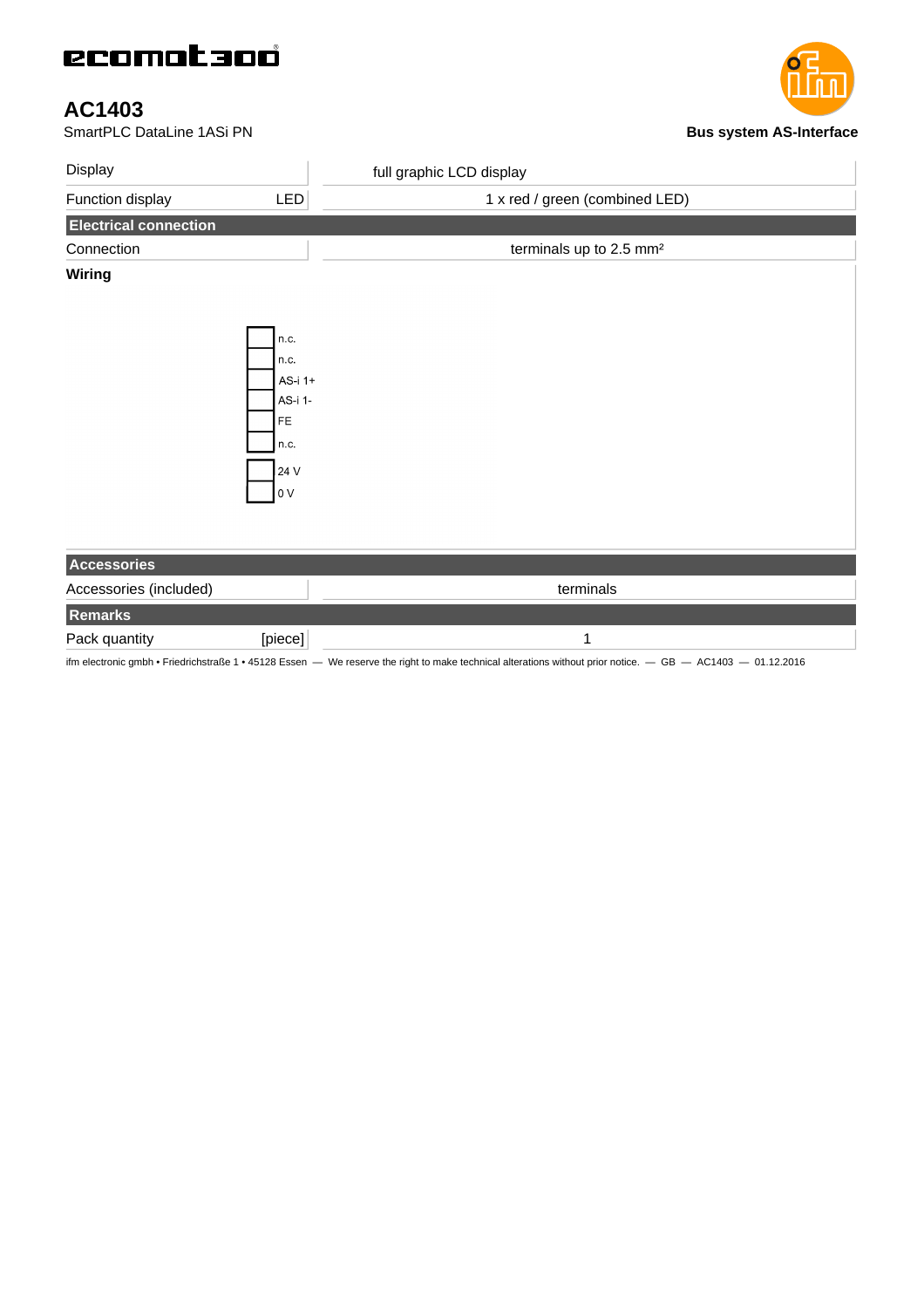# **AC1403**





 $C \in$  $c$ (U<sub>L</sub>) us  $\sqrt{gs}$ 

### **Caractéristiques du produit**

Montage en glissière

## Maître AS-i

Interface de configuration Ethernet avec interface web dynamique pour configuration et diagnostic, y compris télémaintenance

#### afficheur LCD couleur

Alimentation de l'appareil via 24 V ou AS-i (bus AS-i 1)

| Données électriques                                       |                                                                                |
|-----------------------------------------------------------|--------------------------------------------------------------------------------|
| Nombre de maîtres AS-i                                    | 1                                                                              |
| Tension d'alimentation<br>[N]                             | 1832 DC (AUX) / 2131,6 DC (AS-i)                                               |
| Consommation via 24 V DC et AS-i<br>[mA]                  | < 500 (24 V) / < 10 via AS-i 1                                                 |
| Consommation via AS-i (sans<br>alimentation externe) [mA] | < 500 via AS-i 1                                                               |
| Isolation galvanique                                      | oui                                                                            |
| <b>Sorties</b>                                            |                                                                                |
| Alimentation externe en tension                           | selon TBTP                                                                     |
| Interfaces                                                |                                                                                |
| Interface de programmation                                | Ethernet                                                                       |
| Interface de donneés                                      | Profinet RT Device Class B, 100 MBaud                                          |
| <b>Conditions d'utilisation</b>                           |                                                                                |
| [°C]<br>Température ambiante                              | 060                                                                            |
| Température de stockage<br>[°C]                           | $-2070$                                                                        |
| Protection                                                | <b>IP 20</b>                                                                   |
| <b>Classification AS-i</b>                                |                                                                                |
| Version AS-i                                              | 3.0                                                                            |
| Profil AS-i                                               | M4                                                                             |
| Certificat AS-i                                           | 97301                                                                          |
| Données mécaniques                                        |                                                                                |
| Matières boîtier                                          | aluminium surface protégée par pulvérisation; tôle d'acier galvanisé; Makrolon |
| Poids<br>[kg]                                             | 0,713                                                                          |
| Afficheurs / éléments de service                          |                                                                                |